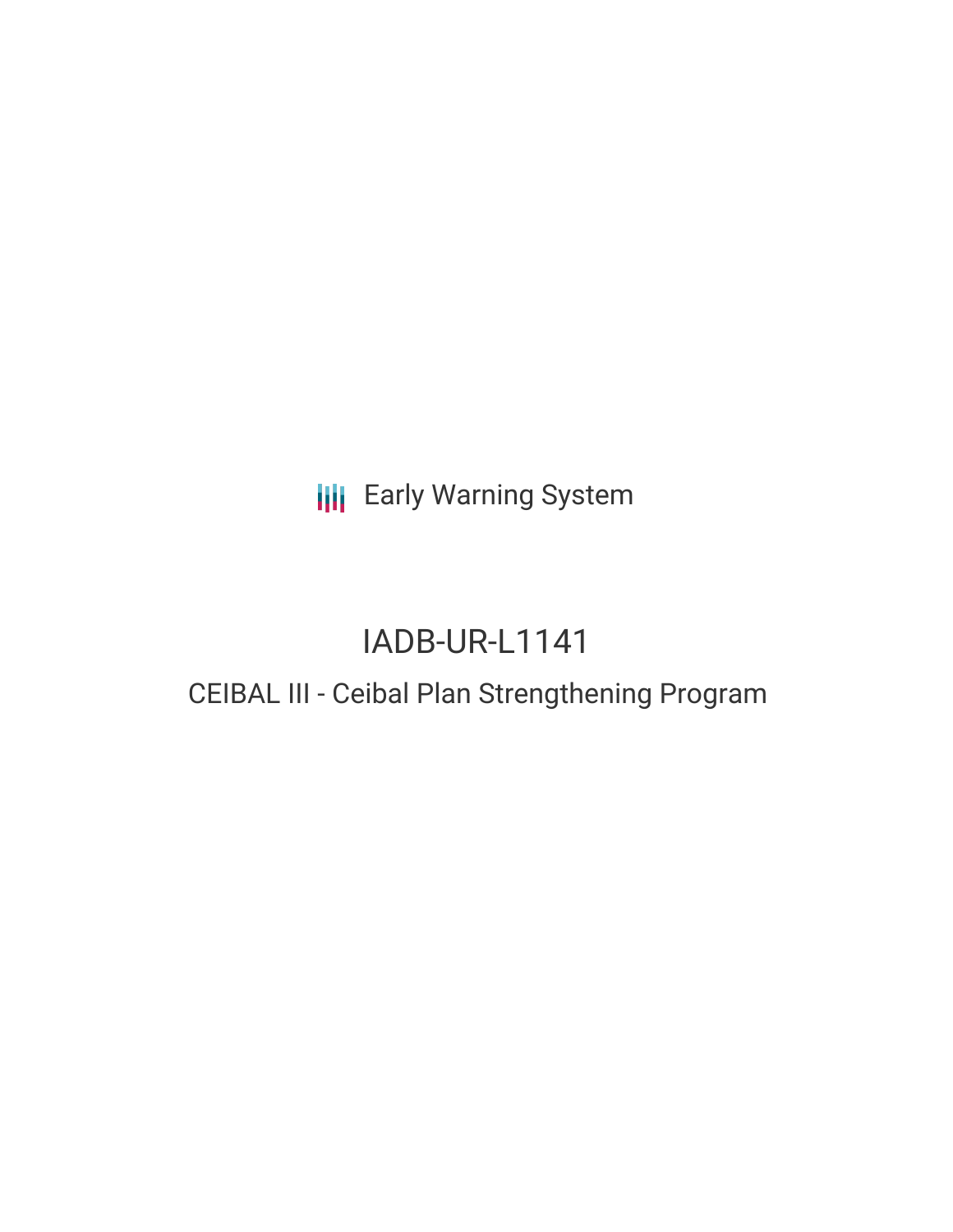

#### **Quick Facts**

| <b>Countries</b>               | Uruguay                                |
|--------------------------------|----------------------------------------|
| <b>Financial Institutions</b>  | Inter-American Development Bank (IADB) |
| <b>Status</b>                  | Proposed                               |
| <b>Bank Risk Rating</b>        | U                                      |
| <b>Borrower</b>                | Government of Uruguay                  |
| <b>Sectors</b>                 | <b>Education and Health</b>            |
| <b>Investment Type(s)</b>      | Loan                                   |
| <b>Investment Amount (USD)</b> | $$30.00$ million                       |
| <b>Project Cost (USD)</b>      | \$30.00 million                        |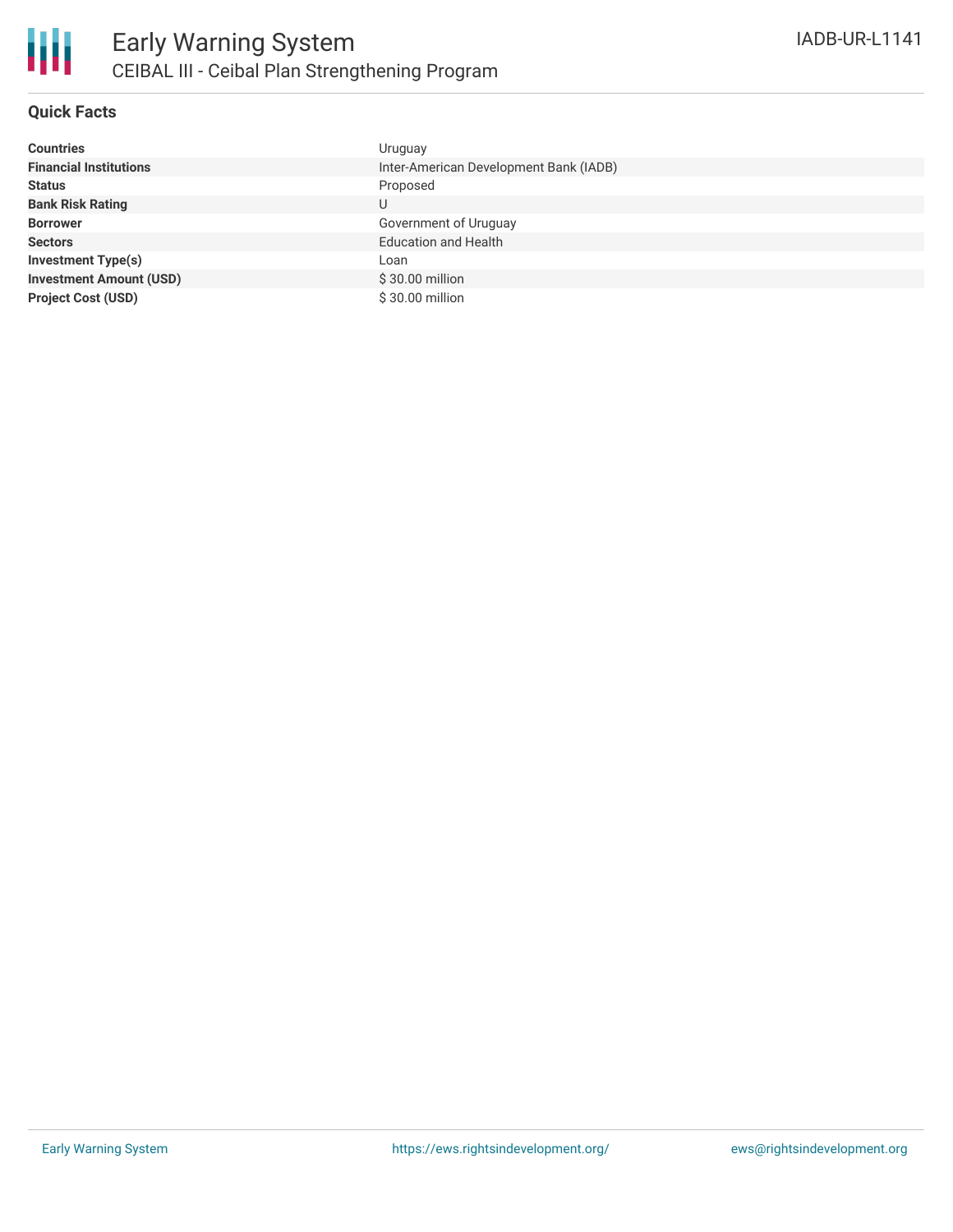

#### **Project Description**

The project aims to consolidate and strengthen Ceibal's (Centro CEIBAL para el Apoyo a la Educación de la Niñez y la Adolescencia) educational support programs and support to the management of the Educational System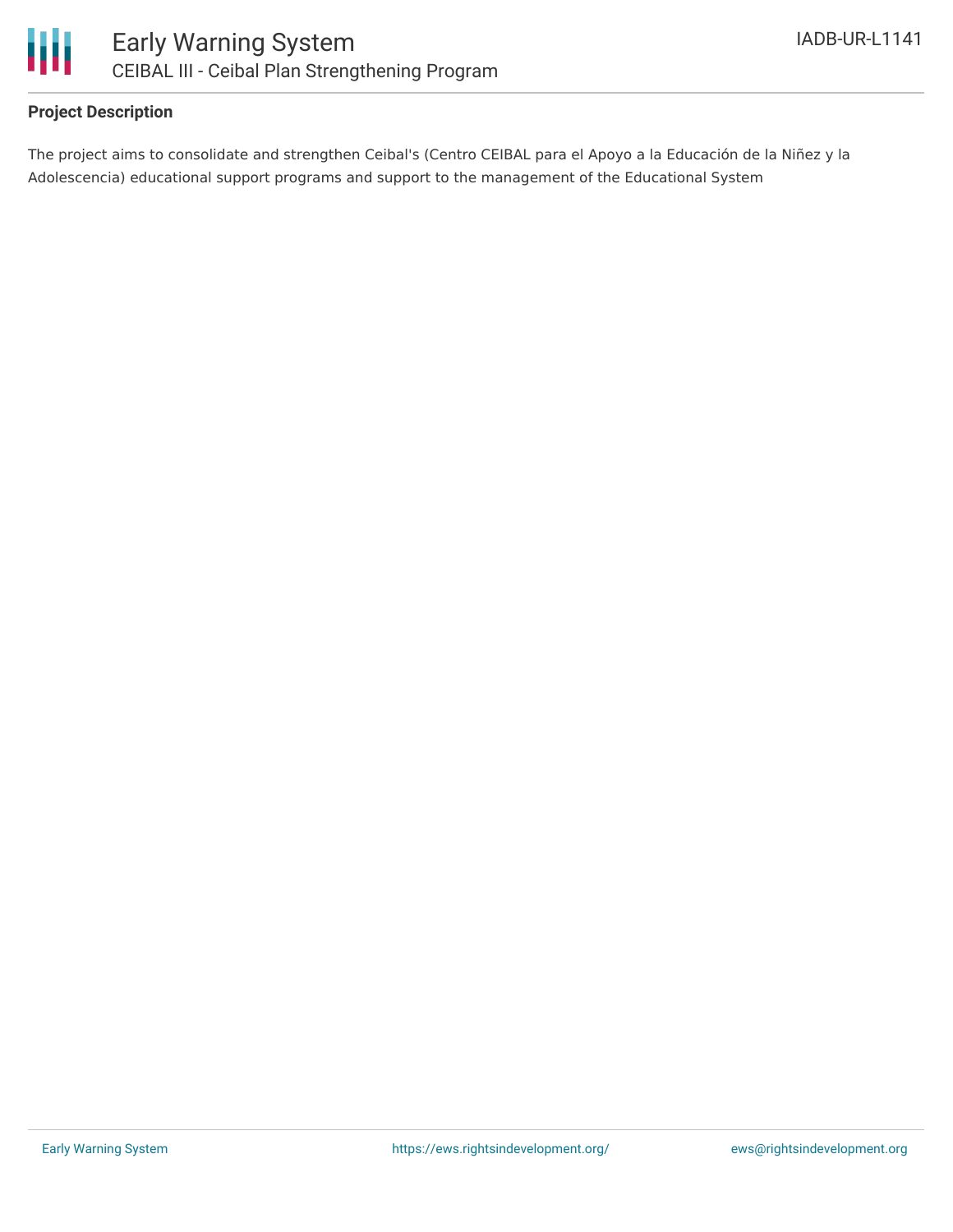# ₩

#### **Investment Description**

• Inter-American Development Bank (IADB)